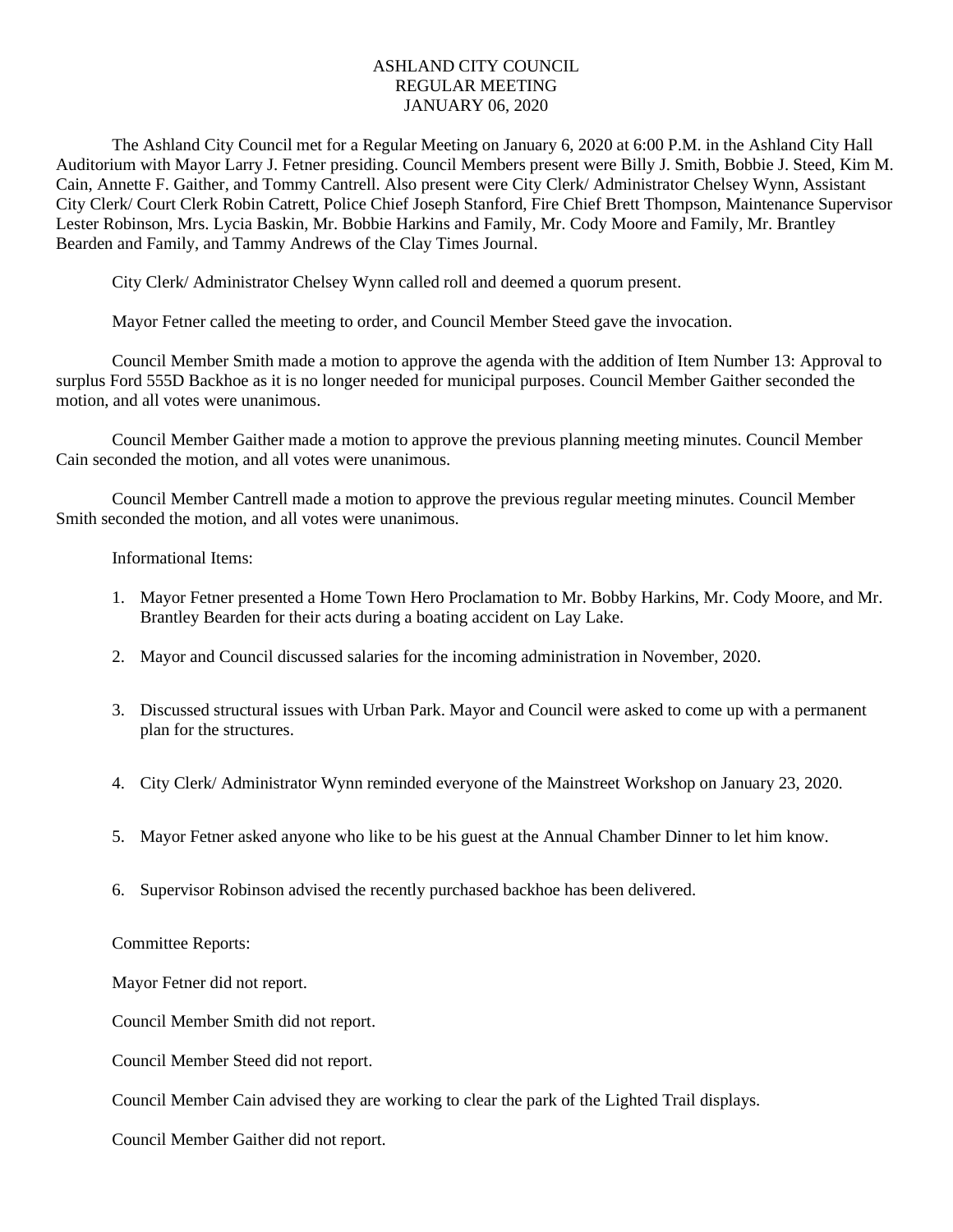Council Member Cantrell reported 80 kids signed up for Basketball, and the Opening Ceremony will be Saturday, January 11, 2020 at 10 A.M.

Fire Chief Thompson did not report.

Police Chief Stanford reported a correction to be made to Item Number 7 the cost should be \$349.00 not \$347.00.

Maintenance Supervisor Robinson reported the Christmas decorations are coming down this week, and they will be forming and pouring the concrete for the Police Department generator. They will also repair the area in front of the Police Department dumpster. Supervisor Robinson advised the red lights on the square have went out a few times due to a breaker at the substation at Alabama Power. Supervisor Robinson advised, should this happen again, citizens should use the rules of a four way stop.

City Clerk/ Administrator Wynn advised Item Number 10 is beneficial training for both the Assistant Clerk and herself.

New Business:

Council Member Smith made a motion to approve the bills received since the last regular meeting in the amount of \$9,258.29. Council Member Cain seconded the motion, and all votes were unanimous.

Council Member Gaither made a motion approving to classify Magistrate Sarah McKemie as a permanent employee, remove from probation, and give a one-step raise to Range 7 Step 5 effective January 11, 2020. Council Member Cantrell seconded the motion, and all votes were unanimous.

Council Member Cain made a motion approving the 2020 Contract with Clay County Chamber of Commerce in the amount of \$5,400.00. Council Member Gaither seconded the motion, and all votes were unanimous.

Council Member Cantrell made a motion approving the 2020 Youth Sports Agreement with Ben Bailey. Council Member Cain seconded the motion, and all votes were unanimous.

Council Member Gaither made a motion approving to reschedule the regular meeting scheduled for January 20, 2020 to January 21, 2020 due to Martin Luther King Jr. Holiday. Council Member Cain seconded the motion, and all votes were unanimous.

Council Member Cantrell made a motion approving to pay \$17,049.00 to Municipal Workers Compensation Fund for Municipal Workers Compensation Insurance. Council Member Gaither seconded the motion, and all votes were unanimous.

City Clerk/ Administrator Wynn advised we may be required to pay more after the audit through Municipal Workers Compensation is completed.

Council Member Gaither made a motion approving Investigator Micheal Harris to attend Search and Seizer Training at NEALEA on April 28-30, 2020 at a total cost of \$349.00 and reimburse travel expenses. Council Member Smith seconded the motion, and all votes were unanimous.

Council Member Cain made a motion approving Chief Joseph Stanford to attend AACOP Winter Conference at the Montgomery Convention Center on February 17-20, 2020, pay \$124.00 per night at Conference Hotel, and reimburse travel expenses. Council Member Cantrell seconded the motion, and all votes were unanimous.

Council Member Gaither made a motion to approve Reeds Auto Repair to repair lower control arms on 2012 Dodge Charger at a total cost of \$503.86. Council Member Cantrell seconded the motion, and all votes were unanimous.